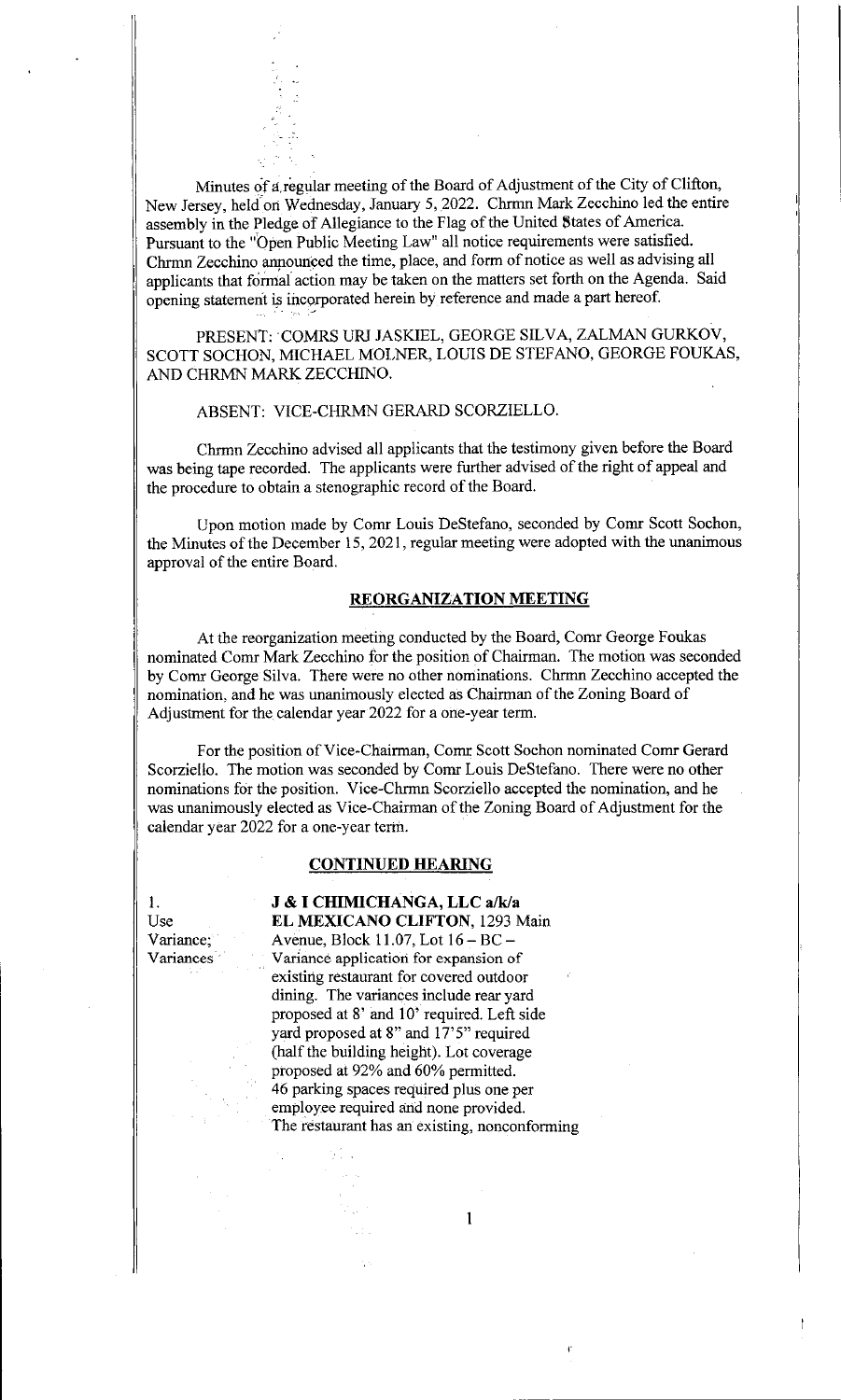lot width and area. The Variance application is to permanently extend the current outdoor dining/drinking area further back into the parking lot area to their home site at 1293 Main Avenue, Clifton, NJ 07011, Block No. 11.07, Lot No. 16, located in the B-C business zone, Main Avenue Overlay District. Relief is requested to seek variance to extend the outdoor dining/drinking area further back into the parking lot area. The subject property is located within the Business Zone. The subject property is located east of the Main Avenue and Hilton Street intersection. The property is bound by residential properties to the west, by Main Avenue to the east, and by commercial properties to the south and north. The Existing Lot is currently developed with an existing one-story building, an existing enclosed outdoor dining area and a temporary dining area behind the building. There will be noise dampening materials added to the structure to address the noise concerns.

This matter was previously continued to the January 19, 2022, meeting of the Board.

## 2. **BOTANY VILLAGE PROPERTY LLC,** Prelim. & 254 Dayton Avenue, Block 4.18, Lot 21

Final Major  $-PD1 - For preliminary and final major$ Site Plan site plan approval, use variance, bulk variance and design waiver/exception relief. The property is located in a PD-1 Zoning District. The Applicant seeks approval to demolish the existing building on the Property and construct a new mixed-use building consisting of six (6) residential dwelling units within three (3) stories above ground floor  $\infty$ commercial (restaurant/tavern) space and related site improvements. The Applicant seeks use variance relief pursuant to N.J.S.A. 40:55D-70(d)(1) for a non-permitted use, as residential use is not permitted in the PD-1 Zoning District and a height variance pursuant to N.J.S.A. 40:55D-70(d)(6) for building height greater than permitted (30 ft. permitted; 40 ft. proposed). To the extent necessary, Applicant seeks a parking variance for providing less than required number of parking spaces and seeks a conditional use approval or conditional use variance for not providing parking on the same lot as the principal use/principal structure. The Applicant further seeks bulk variance relief pursuant to N.J.S.A. 40:55D-70(c) with respect to (1) front yard setback less than required (15 ft. required; 0.37 ft. proposed); and (2) number of building stories greater than permitted (2 stories permitted; 4 stories proposed).  $\Omega$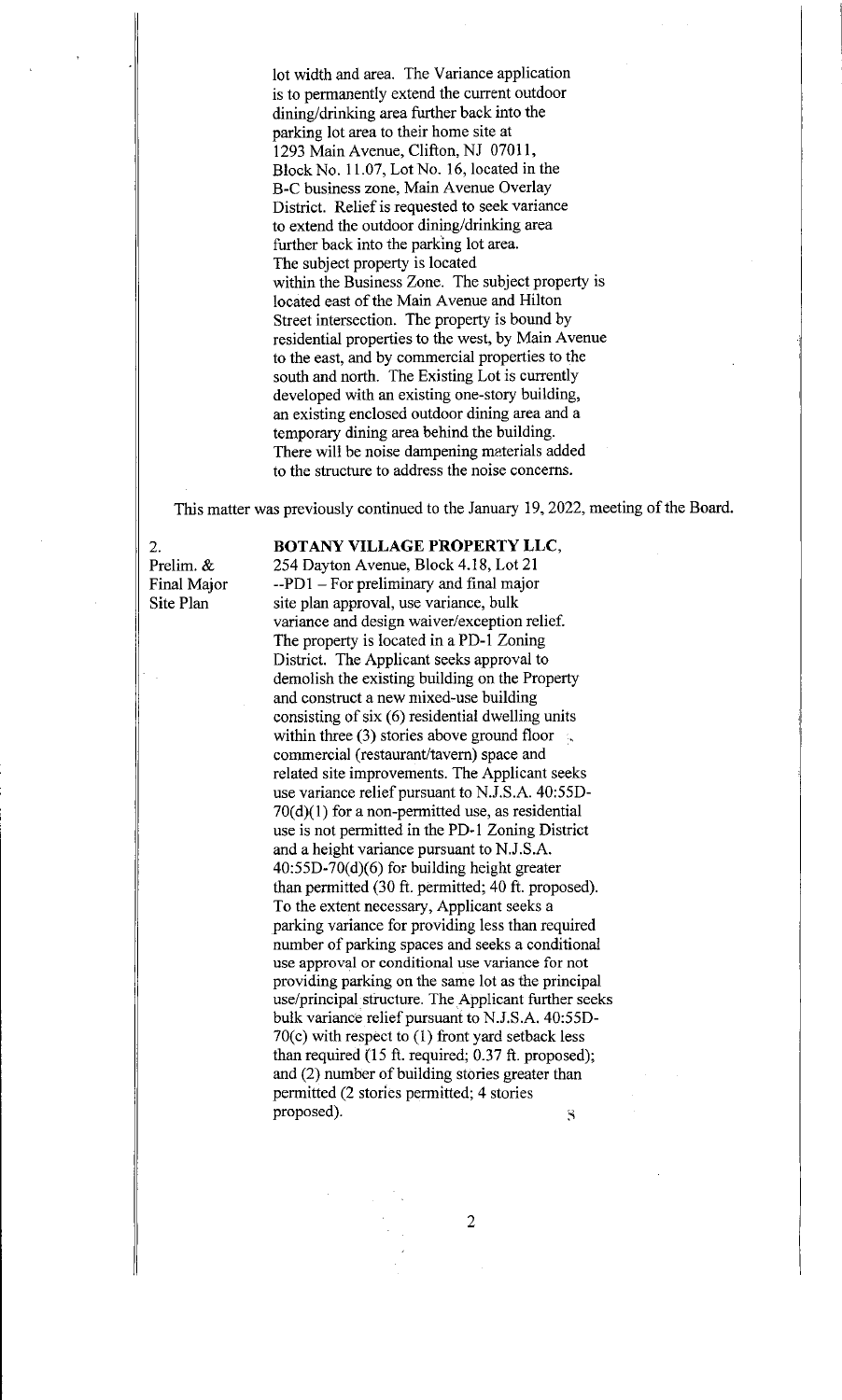The Applicant also seeks any additional deviations, exceptions, design waivers, submission waivers, variances, use variances, conditional use variances, interpretations, continuations of any pre-existing non-conforming conditions, modifications of prior imposed conditions, and other approval reflected on the filed plans (as same may be further amended or revised from time to time without further notice) and as may be determined to he necessary during the review and processing of the Application.

This matter was continued by the Board to the February 16, 2022, meeting of the Board at the request of the attorney for the applicant.

3. 680 CLIFTON, LLC, 680 Route 3, Block<br>Use 80.01, Lot 70 & 30 - B-C -80.01, Lot 70  $& 30 - B - C -$ Variance; For Minor sub-division, bulk variance<br>Variance (pre-existing non-conformance), and u (pre-existing non-conformance), and use variance (expansion of a pre-existing non-conforming use) approvals, to permit the expansion, subdivision, and assemblage of a strip of land, containing approximately 9,752.4 sf, with the current lot, containing approximately 3.43 ac., including bulk variance for: - Min. Landscape Buffer

non-conformance (NC); 25' required, 20' (L.30) & 0' (L.70) provided; - Min. Landscape Buffer (Allwood Road) (pre-existing non-conformance (NC), 15' required, 1' (L30) & 4' (L.70) provided;

- Min. Front Yard (pre-existing non-conformance (NC), 30'-60' or 70'-90' required, 89.5' (L.30) & 76.2'(L.70) provided; - Min. Rear Yard (pre-existing non-conformance (NC), 50' required, 37.55' (L.70) provided (L.70); - Parking (pre-existing non-conformance (NC), 305 spaces (L30) & 236 spaces (L.70) required, 278 spaces (L.30)  $\&$  139 spaces (L.70) provided; - and a use variance (expansion of a pre-existing non-conforming use; N.J.S.A. 40:55D-70.d(2)).

In addition, this Applicant will request such variances, waivers, permits, approvals, or licenses that the Board deems necessary or appropriate.

This matter was previously continued by the Board until the January 19, 2022, meeting of the Board.

 $\sqrt{2\pi}m_{\rm A}$ 

 $\overline{3}$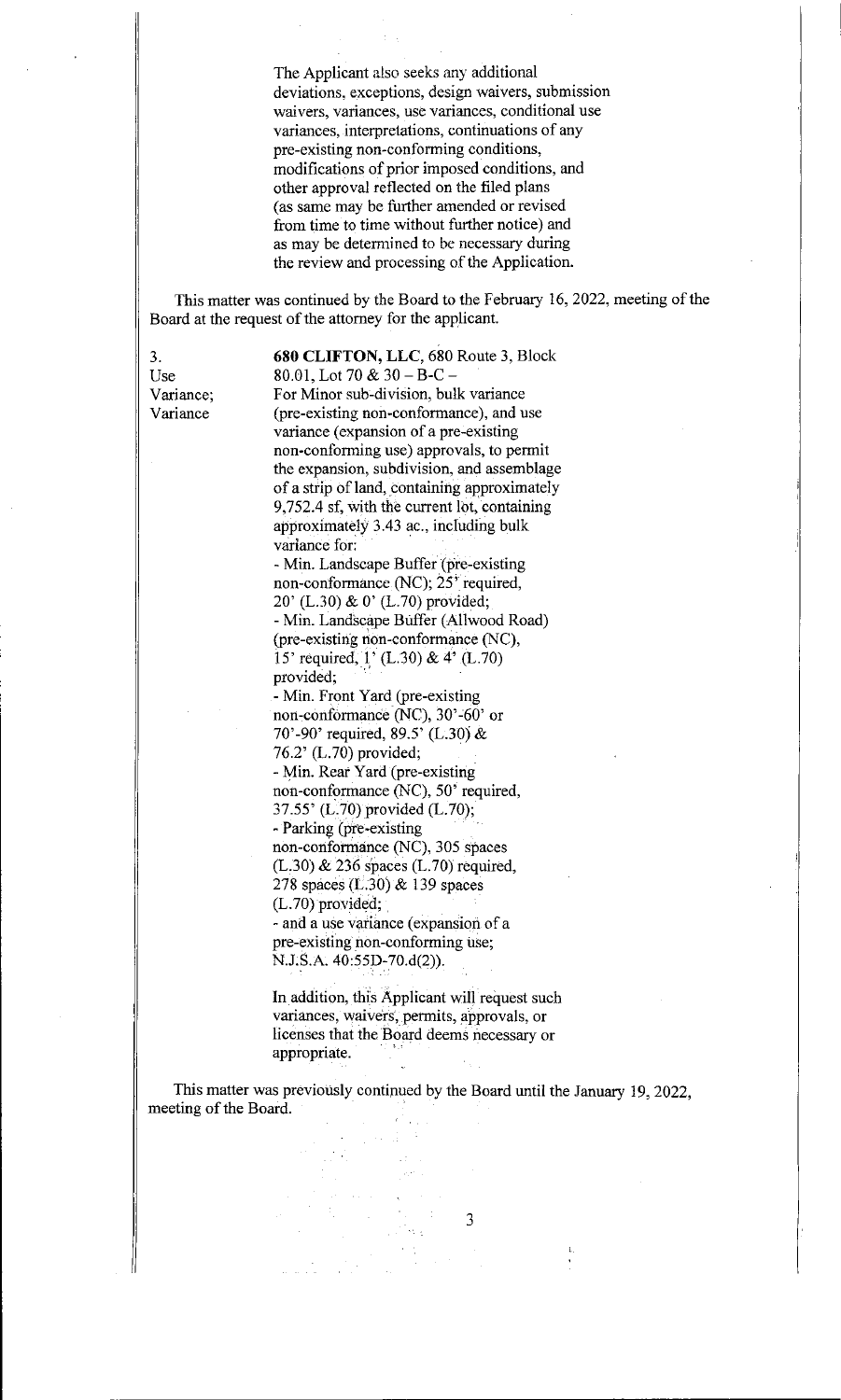# NEW HEARINGS

1. **LILIANA OTALVARO**, 610 Gregory Ave., Variance Block 13.13, Lot 47— RB2 — Applicant proposes to demo an existing single family home and build a new two-family home. The following relief is requested: 1) 75' minimum lot width required and 50.14' provided; 2) 7500 Sq. Ft. lot area required and 6267 Sq. Ft. provided; 3) Driveway proposed less than  $5'$  from the left side lot line; 4) Basement has more than 50% of its clear height above grade, which makes the basement story, therefore the proposed house is three stories where

2 1/2 stories are permitted.

Matthew Trella, Esq., with offices at 1135 Broad Street, Clifton, New Jersey, appeared on behalf of the applicant. Liliana Otalvaro, residing at 610 Gregory Avenue, Clifton, New Jersey, was present and sworn along with her sister. There were no objectors.

Mr. Trella stated that the applicant proposes to demolish an existing single-family dwelling at the subject premises and construct a new two-family home; that the variances requested are minimum lot width where 75 feet is required, and the applicant is proposing 50.14 feet; lot area where 7,500 square feet is required, and the applicant is proposing 6,267 square feet; driveway less than 5 feet from the left side lot line; the proposed house has three stories where  $2 \frac{1}{2}$  stories are permitted since the basement has more than 50% of the clear height above grade.

The applicant confirmed that the representations made by Mr. Trella on her behalf are true and accurate.

After a review of the testimony, Comr Michael Molner moved to grant the application and instructed the Counsel Secretary to prepare the proper Resolution for approval of the application. The motion was seconded by Comr George Silva. Voting in the affirmative were Comrs George Silva, Zalman Gurkov, Scott Sochon, Michael Molner, Louis DeStefano, George Foukas, and Chrmn Mark Zecchino. By a seven to zero vote, the motion carried, and the application was granted in the form as more fully appears at the end of these Minutes.

> The Minutes as stated is the complete testimony presented to the Board and upon which this decision is based.

2. **BRG HOLDINGS, LLC**, 140 Entin Road, Use Block 60.14, Lot 6 – M-2 – Applicant proposes Variance; to construct a 20,000 square foot warehouse Variances for use by business located across from site. Sole use will be warehousing. Application requires a D-3 variance for location to residential zone and bulk variances for rear yard, side yard and buffer strip. And for such other further relief the Board may deem appropriate.

This matter was continued to the January 19, 2022, meeting of the Board at the request of the attorney for the applicant.

I'-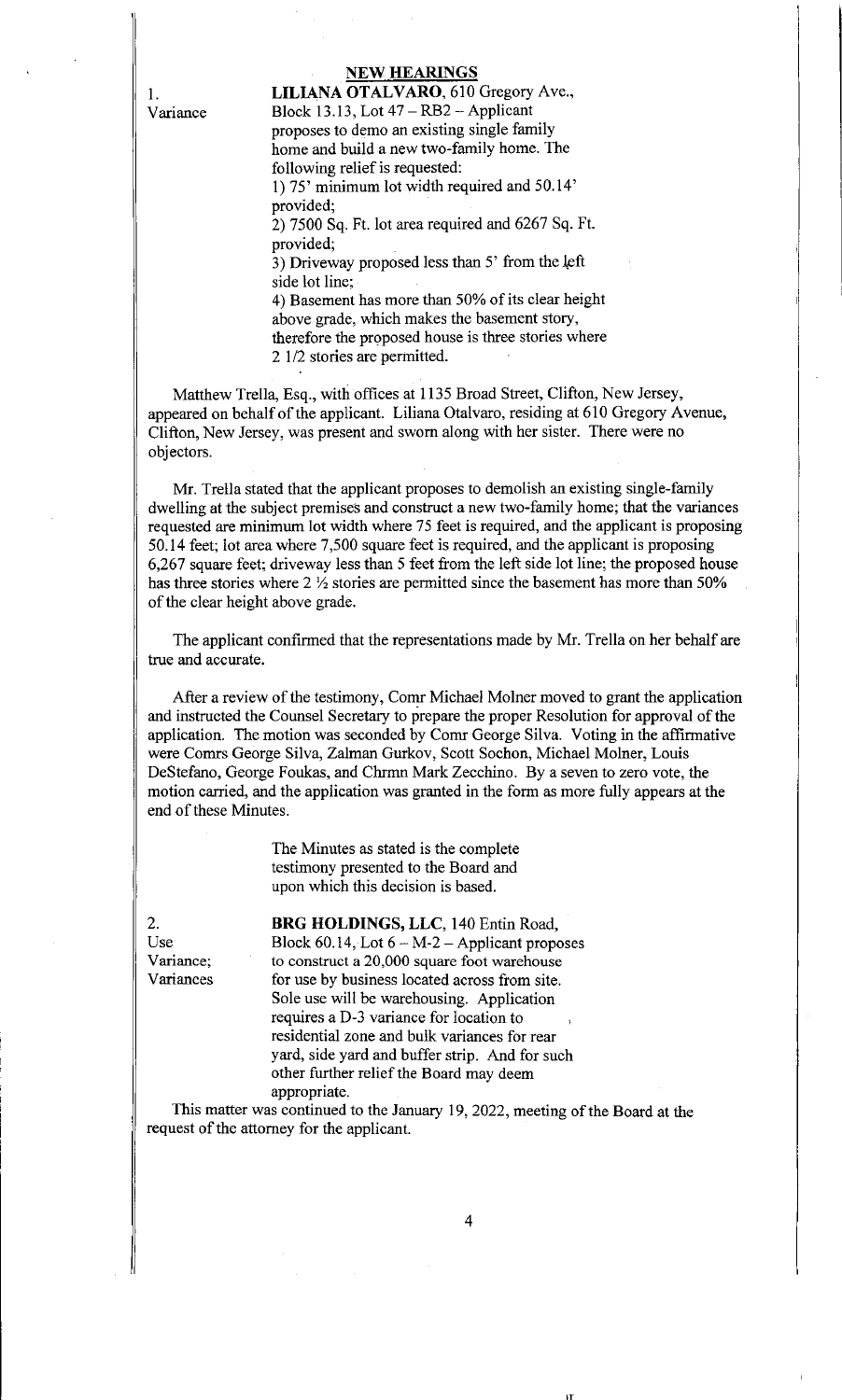3. GACCIONE CONTRACTORS LLC,

Use 750 Bloomfield Avenue, Block 49.11, Lot 30 Variance  $-M-2$  – Applicant proposes to use 10,000 sq. ft. (125' X 80') of the subject property as a contractor's storage yard. Machinery and material will be stored outdoors and under a canopy area. Property is currently a mixed use property and a D-1 Use variance is required. This area will be adjacent to a previously approved contractor's storage yard. Proposed area will be 25' from the rear lot line.

Frank Gaccione and his son, residing at 790 Bloomfield Avenue, Clifton, New Jersey, were present and sworn. There were no objectors.

The applicant testified that he proposes to use 10,000 square feet of the subject premises as a contractor's storage yard; that the size of the lot is 125-feet by 80-feet; that machinery and materials will be stored outdoors and under a canopy area; that the property is currently a mixed use property, and a D-1 use variance is required; that the subject premises is adjacent to a previously approved contractor's storage yard; that the proposed area will be 25 feet from the rear lot line; that the applicant operates on a five to six day basis.

After a review of the testimony, Comr George Foukas moved to approve the application and instructed the Counsel Secretary to prepare the proper Resolution for approval of the application. The motion was seconded by Comr Michael Molner. Voting in the affirmative were Comrs George Silva, Zalman Gurkov, Scott Sochon, Michael Molner, Louis DeStefano, George Foukas, and Cbrmn Mark Zecchino. By a seven to zero vote, the motion carried, and the application was granted in the form as more fully appears at the end of these Minutes.

> The Minutes as stated is the complete testimony presented to the Board and upon which this decision is based.

4. EMPIRE REALTY MANAGEMENT CORP.,

Use 94-96 Market Street, Block 68.03, Lot 43 — BC — Variances; An approval to demolish the ALL WOOD Variances THEATER and replace it with three additional new retail stores abutting the existing retail stores on Market Street and, in the rear, construct a three-story apartment building containing 26 senior citizens housing units restricted to tenants aged 55 and older. Two use variances are required, one to permit more than two principal uses on the same lot and second to permit housing in a B-C zone where no housing is permitted. Utilizing the bulk variances set forth in the Zoning Ordinance for the areas in which the two uses for which use variances are sought are permitted, as required by law, the following bulk variances are required: front yard 5' required 0' provided; minimum rear yard 10' required, 0' proposed; site yards, where the property abuts residential use, for the sideyards half of the height of the building is required. On the right side, 0' is proposed and

U"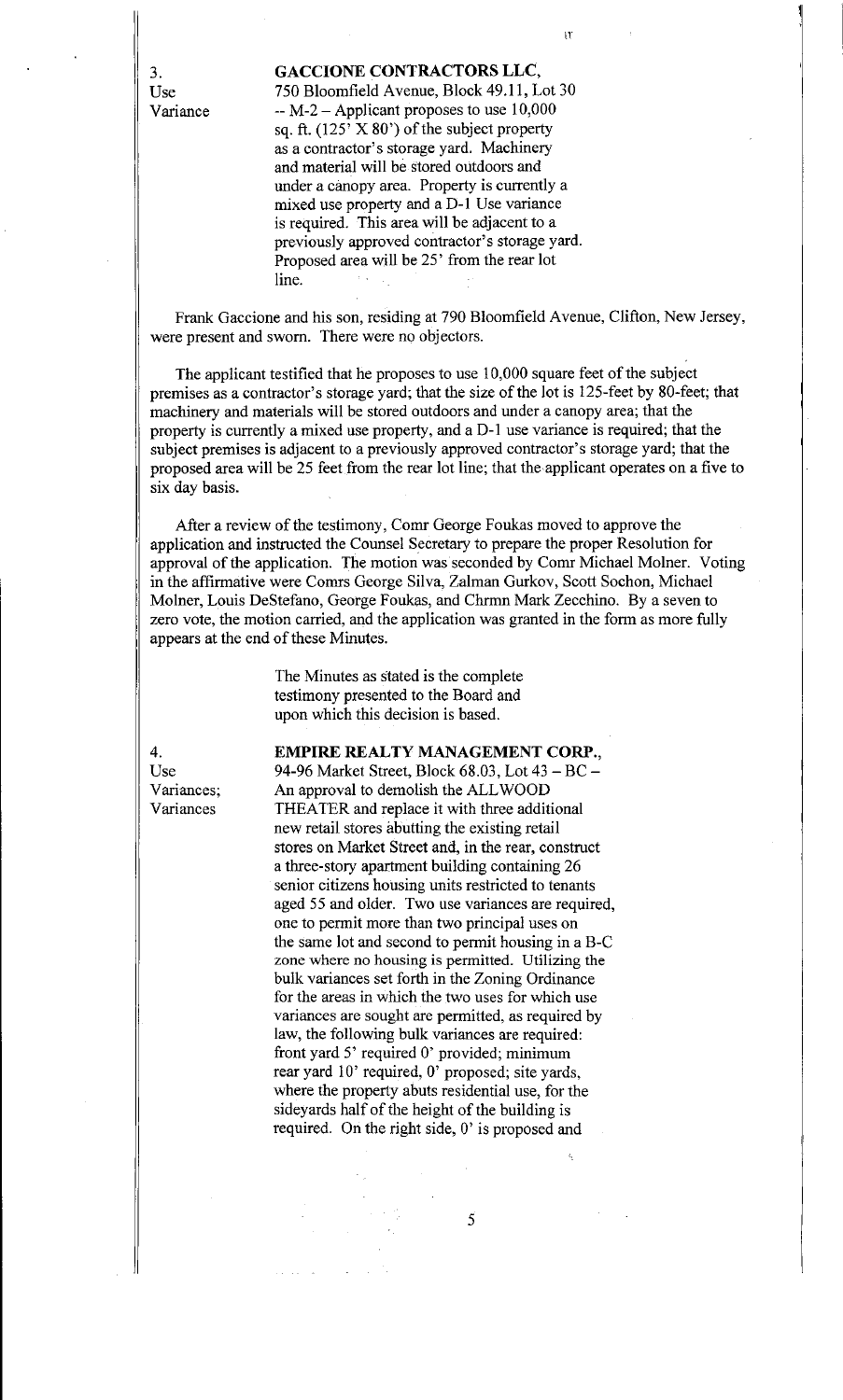on the left side  $4.6'$  is proposed, which is an increase of 2.6' from the existing left side yard. It should be noted that the Zoning Ordinance provides that the front of a lot is the narrowest part of the lot facing a street. Therefore, the front of the subject lot is on Lyall Road.

Frank A. Carlet, Esq., with offices at 1135 Clifton Avenue, Clifton, New Jersey, appeared on behalf of the applicant. Present and sworn were the following on behalf of the applicant: Thomas Donohue, P.E., of Donohue Engineering, LLC, 210 Summit Avenue, Montvale, New Jersey; Louis Brandt, AIA, 1037 Route 46 East, Clifton, New Jersey; Hal Simoff, PE, PP, Simoff Engineering Associates, 2 Shunpike Road, Madison, New Jersey; and Michael Capo, Architect, 1037 Route 46 East, Clifton, New Jersey; and Matthew Flynn, PP, AICP, John McDonough Associates, LLC, 101 Gibralter Drive, Morris Plains, New Jersey.

There were a number of objectors: Sean and Karen Macmillan, 51 Morris Road, Clifton, New Jersey; Alessia Eramo, 35 Merrill Road, Clifton, New Jersey; and Rhode Mazzo, 19 Lyall Road, Clifton, New Jersey.

Mr. Carlet stated that the applicant was seeking approval to demolish the Allwood Theater and replace it with eight additional new retail stores abutting the existing retail stores on Market Street and in the rear construct a three-story apartment building containing 26 housing units for age restricted 55 and older; that variances are required for a use variance to permit more than two principal uses on the same lot and to permit housing in a B-C zone where no housing is permitted.

Both Louis Brandt and Michael Capo testified as architects; that the current site is the location of the Allwood Theater and encompasses 26,940 square feet; that the site is located in the B-C business district; that the applicant proposes to demolish the existing theater and add additional retail commercial space; that there will be 26 age restricted dwelling units consisting of 10 two-bedroom units and 16 one-bedroom units; that the building will be three stories and 40 feet in height with the residential dwellings on the second and third floor; that 44 off-street parking spaces are proposed, 20 of which will be under the proposed building and 24 of which will be in a surface parking lot.

There were questions raised by the objectors concerning the application.

At this point in the hearing, Mr. Carlet requested that the matter be continued to the March 2, 2022, meeting of the Board to give the applicant an opportunity to revise its plans in view of the comments made by the Board and the objectors. Thereupon, the matter was continued by the Board until the March 2, 2022, meeting of the Board.

5. 152 164 GETTY AVE CORPORATION, Final 156 Getty Ave. & Getty Ave., Block 11.03, Site Lot 56 and Block 11.22, Lot 1.01 – M2 – Plan Final site plan approval to convert second story to 15 dwelling units. The Board granted preliminary site plan and use variance on October 6, 2021.

Jason R. Tuvel, Esq., with offices at 2 University Plaza Drive, Hackensack, New Jersey, appeared on behalf of the applicant. Present and sworn was Michael J. Romanik, an architect, with offices at 291 Crooks Avenue, Paterson, New Jersey. There were no objectors.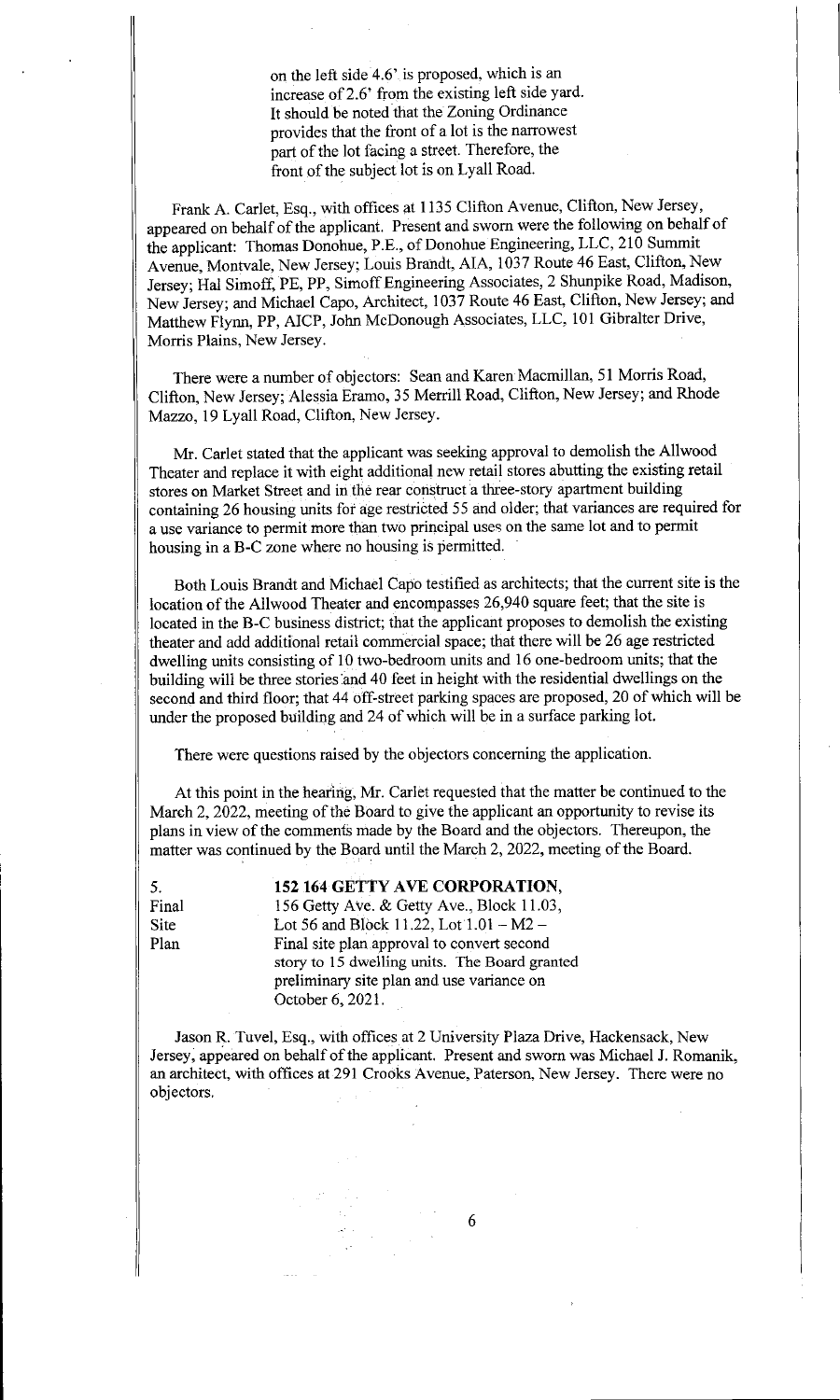Mr. Tuvel stated that the Board previously granted preliminary site plan approval and use variance to convert the second story previously approved into 15 dwelling units at the subject premises; that the applicant is now coming before the Board for final site plan approval.

The Board is in receipt of reports from Neglia Engineering dated September 28, 2021, and revised December 29, 2021; and also a report from the Clifton Fire Department dated January 4, 2022.

Mr. Romanik testified as an architect and stated that the final site plan presented to the Board includes the following: that the number of units was changed from 18 to 15 units; that the accessible ground floor unit was removed from Getty Avenue and an elevator was added; that the handicap space and access was removed from Getty Avenue; that a rear covered entryway is added to the rear of the building, and the parking was reconfigured; that a handicap access route was added to the rear of the building.

Mr. Tuvel, on behalf of the applicant, stated that the applicant will comply with all recommendations set forth in the report of the Fire Department dated January 4, 2022, as well as the recommendations of the Neglia Engineering report dated September 28, 2021, and revised December 29, 2021.

After a review of the testimony, Comr George Foukas moved to approve final site plan approval with the stipulation that the applicant comply with the reports of the Fire Department and Neglia Engineering as aforesaid. The motion was seconded by Comrs Louis DeStefano. Voting in the affirmative were Comrs George Silva, Zalman Gurkov, Scott Sochon, Michael Molner, Louis DeStefano, George Foukas, and Chrmn Mark Zecchino. By a seven to zero vote, the motion carried, and the application was granted in the form as more fully appears at the end of these Minutes.

> The Minutes as stated is the complete testimony presented to the Board and upon which this decision is based.

## **RESOLUTIONS**

Chrmn Zecchino stated that the next order of business would be the adoption of the Resolutions set forth on the Agenda:

1. Upon motion made by Comr Zalman Gurkov, seconded by Comr George Silva, and affirmed by Comrs George Silva, Scott Sochon, Zalman Gurkov, Michael Molner, Louis DeStefano, and Chrmn Mark Zecchino, the Resolution GRANTING the application of SALLY ANN FERNANDEZ for a 5-foot-high solid fence with a 1-foothigh lattice on top, for a total of 6 feet, around the back yard at 88 Hadley Avenue, Block 12.23, Lot 33, was adopted. RB 1

2. Upon motion made by Comr Louis DeStefano, seconded by Comr Michael Molner, and affirmed by Comrs George Silva, Zalman Gurkov, Scott Sochon, Michael Molner, Louis DeStefano, and Chrinn Mark Zecchino, the Resolution GRANTING the application of ELIZABETH SAHARIG-R0MER0 for bulk variances for distance from house and minimum front yard setback for a gazebo installed to the left side of house at 74 Luddington Avenue, Block 18.06, Lot 19, was adopted. RB 1

There being no further business before the Board, Comr Louis DeStefano moved to adjourn. The motion was seconded by Comr Scott Sochon with the unanimous approval of the entire Board.

Respectfully submitted,

Togela

JOMN D. POGORELEC COUNSEL SECRETARY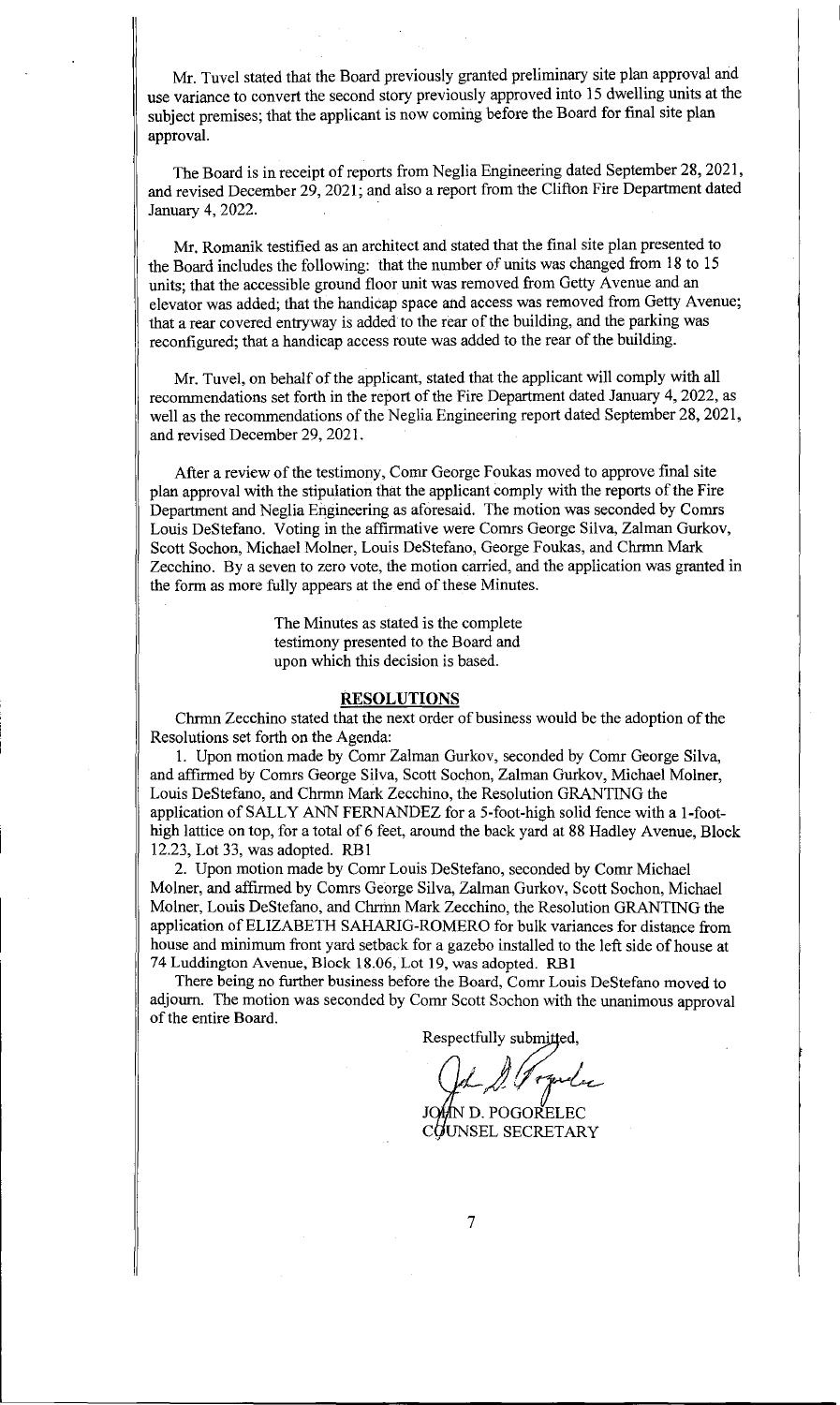#### MEETING OF JANUARY 5, 2022.

# RESOLVED by the ZONING BOARD OF ADJUSTMENT, CLIFTON, N.J., tha the application of: LILIANA OTALVARO for premises known as: 610 Gregory Avenue, Block 13.13, Lot 47 be and the same is hereby: GRANTED variances for lot width, lot area, left side line setback variance and variance for 3 stories to demolish an existing single-family home and build a new two-family home.

Testimony concerning the aforesaid application was taken by the Board at its meeting on January 5, 2022. Said testimony including the application and the plans and exhibits on file are incorporated herein by reference and made a part hereof.

After a review of the testimony, Comr Michael Molner moved to grant the application on the basis of the following Resolution:

WHEREAS, the applicant requests variances as aforesaid to demolish an existing single-family home and build a new two-family home at premises located at 610 Gregory Avenue, Block 13.13, Lot 47, which premises are located in an RB2 zone; and

WHEREAS, the Board, after hearing the testimony presented by the applicant, has made the following factual findings:

a. The applicant proposes to demolish an existing single-family home and build a new two-family home at the premises in'question;

b. The variances required are minimum lot coverage 75 feet required, and the applicant is proposing 50.14 feet; the lot area requirement is 7500 square feet, and the applicant is proposing 6267 square feet; the driveway is less than 5 feet from the left side lot line; the proposed dwelling is 3 stories high where  $2 \frac{1}{2}$  stories are permitted since the basement has more than 50% of the height above grade;

c. The applicant has shown sufficient hardship to justify the grant of the variances requested;

d. The benefits of the application outweigh the detriments, if any; and

WHEREAS, the Board finds from the testimony presented that the proposal will be in accord with the intent and purpose of the master plan and the zone ordinance; and

WHEREAS, the Board further finds that there has been no testimony presented to show that the proposal will be detrimental to the health, safety, and general welfare of the neighborhood;

NOW THEREFORE, BE IT RESOLVED that the application to demolish an existing one-family dwelling and erect a new two-family dwelling at premises located at 610 Gregory Avenue, Block 13.13, Lot 47, be and the same is hereby approved and the variances for lot width, lot area, left side yard lot line, and 3 stories high be and the same are hereby granted subject to such further governmental approvals as may be required by law and subject to the following:

1. Compliance with the terms of Neglia Engineering Associates report for the above-referenced project

2. Submission to Neglia.Engineering Associates of all necessary easements and/or cross-access agreements for review and approval by the Board Attorney and the City Engineer prior to filing of same.

3. Entering into a Developer's Agreement with the City of Clifton and payment of a site performance bond to the City of Clifton.

4: Submission of a site inspection escrow deposit for engineering inspection fees and safety and stabilization bond/guarantee in amounts to be determined-by the Board Engineer.

5. Payment of all water and sewer connection fees to the Passaic Valley Water Commission and/or the Passaic Valley Sewer Commission, if necessary.

- 6. Issuance of a road opening permit from the County of Passaic or the Clifton City Engineer, if required.
	- 7. Compliance with the terms of Gregory Associates, LLC report for the above project. S. Shall maintain adequate escrow funds for all anticipated post-approval reviews.

9. Payment of any other fees due to the City of Clifton related to development or use of this project.

8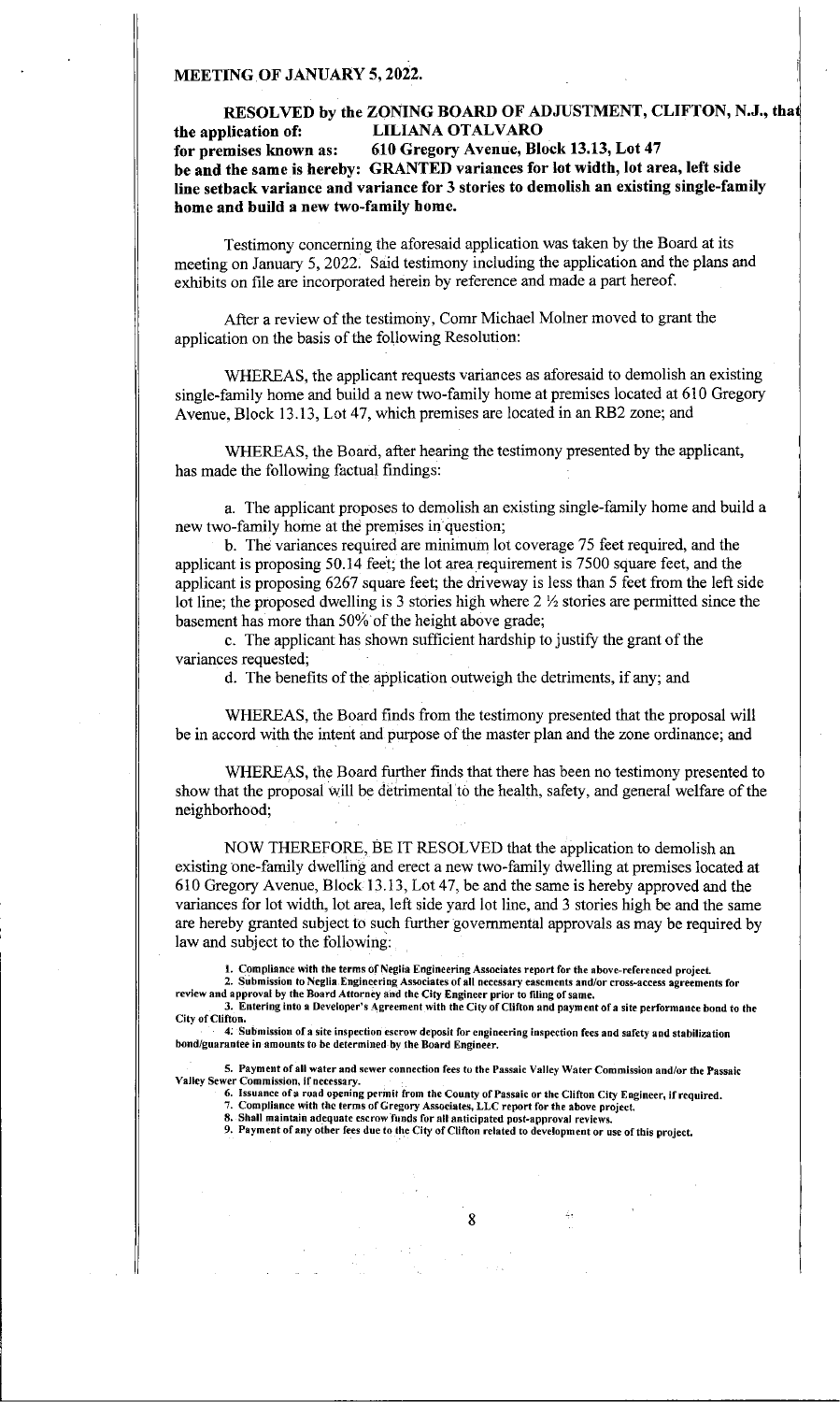JO. Payment of any outstanding taxes due and any outstanding fees to the City of Clifton.

11. Passaic County Planning Board approval or waiver.

12. Hudson Essex Passaic Soil Conservation District approval or waiver.

13. Submittal of approval or waiver of same from any additional agency having jurisdiction, including all applicable City, County, State, and Federal Laws, Ordinances. Regulations, and Directives, including without limitations the requirements of the City Engineering Department, City Fire Official, City Police Department, City Construction Code Official, City Board of Health, City Zoning Officer, and any other governmental authority.

14. Submission of engineering site plan to comply with any changes required by the Planning or Engineering letters or plan amendments offered or required at the time of hearing.

15. Submission of architectural plans to comply with any changes required by the Planning or Engineering letters or plan amendments offered or required at the time of the bearing.

16. All sewerage, utilities, and other site improvements to be installed and maintained by the applicant at its sole expense.

17. All utilities to be constructed underground.

18. All temporary encroachments into the public right-of-way shall require City Council approval.

19. All construction staging shall be done on-site, unless an encroachment for same into the public rigbt-of-way shall be approved by City Council.

20. Replacement of damaged streets, curbs, and sidewalks as per the direction of the City Engineer and/or Board Engineer.

21, All oral representations made to the Board by applicant, counsel for applicant or applicant's witnesses, not specifically contained herein, but incorporated by consent of applicant.

22. Shall, upon final determination of the building and building footprint, submit to the City Tax Assessor, floor plans, elevations and estimated construction costs of the building. These materials will be utilized to determine the applicable COAH residential or non-residential fee. Fee certification forms shall be completed by the applicant or its assignees and the Tax Assessor prior to submitting for a building permit.

23. Building permit applications shall only be submitted upon receipt of all required approvals/waivers. All building permit applications shall be accompanied by the Board Resolution ofapproval and with documentation that all conditions of approval have been satisfied. No permits are to issue unless and until the final sealed plans reflecting any changes or amendments have been submitted and approved. The Zoning Board shall retain jurisdiction to reconsider, revise, modify, add, and vary the terms of any conditions herein imposed upon any use variance, variances, and/or site plan granted herein.

24. This Resolution, if not acted upon (obtain building permit) within one (1) year of the date of adoption of this Resolution, shall become null and void; except where such variance or conditional use approval is granted in connection with site plan or subdivision approval, in which case the time limit shall be three (3) years from the date the resolution approving the variance or conditional use is adopted.

 $\sqrt{ }$ 

### Resolution moved by: Comr MICHAEL MOLNER. Seconded by: Comr GEORGE SILVA.

Affirmed by: Comrs George Silva, Zalman Gurkov, Scott Sochon, Michael Molner, Louis DeStefano, George Foukas, and Chrmn Mark Zeechino.

;e,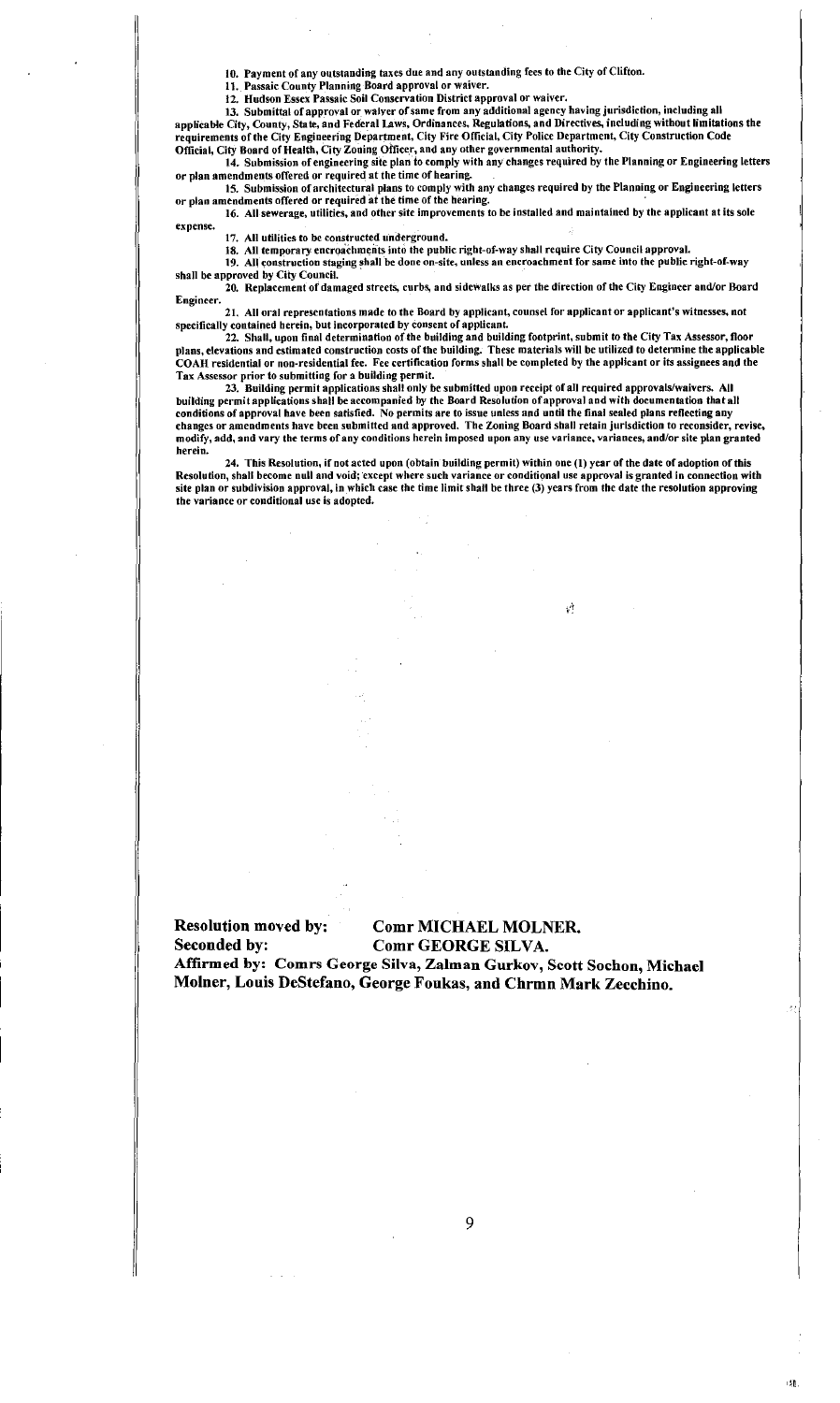#### MEETING OF JANUARY 5, 2022.

# RESOLVED by the ZONING BOARD OF ADJUSTMENT, CLIFTON, N.J., tha the application of: GACCIONE CONTRACTORS LLC for premises known as: 750 Bloomfield Avenue, Block 49.11, Lot 30 be and the same is hereby: GRANTED a use variance for 10,000 square feet of the subject premises as a contractor's storage yard.

Testimony concerning the aforesaid application was taken by the Board at its meeting on January 5, 2022. Said testimony including the application and the plans and exhibits on file are incorporated herein by reference and made a part hereof.

After a review of the testimony, Comr George Foukas moved to grant the application on the basis of the following Resolution:

WHEREAS, the applicant requests use variance approval to use 10,000 square feet, approximately 125- by 80-feet, as a contractor's storage yard at premises located at 750 Bloomfield Avenue, Block 49.11, Lot 30, which premises are located in an M-2 zone; and

WHEREAS, the Board, after hearing the testimony presented by the applicant, has made the following factual findings:

a. The applicant proposes to use 10,000 square feet of the subject premises as a contractor's storage yard;

b. Machinery and material will be stored outdoors and under a canopy area;

c. The property is currently a mixed use;

d. The subject premises is adjacent to a previously approved contractor's storage yard by the Board;

e. The applicant has satisfied the positive and negative criteria required for the grant of a use variance;

f. The benefits of the application outweigh the detriments, if any; and

WHEREAS, the Board finds from the testimony presented that the proposal will be in accord with the intent and purpose of the master plan and the zone ordinance; and

WHEREAS, the Board further finds that there has been no testimony presented to show that the proposal will be detrimental to the health, safety, and general welfare of the neighborhood;

NOW THEREFORE, BE IT RESOLVED that the application to utilize 10,000 square feet as a contractor's storage yard at premises located at 750 Bloomfield Avenue, Block 49.11, Lot 30, be and the same is hereby approved and the use variance be and the same is hereby granted subject to such further governmental approvals as may be required by law SUBJECT TO PASSAIC COUNTY PLANNING BOARD APPROVAL, IF REQUIRED; and subject to the following:

I. Compliance with the terms of Neglia Engineering Associates report for the above-referenced project.

2. Submission to Neglia Engineering Associates of all necessary easements and/or cross-access agreements for review and approval by the Board Attorney and the City Engineer prior to filing of same.

3. Entering into a Developer's Agreement with the City of Clifton and payment of a site performance bond to the City of Clifton.

4. Submission of a site inspection escrow deposit for engineering inspection fees and safety and stabilization bond/guarantee in amounts to be determined by the Board Engineer.

5. Payment of all water and sewer connection fees to the Passaic Valley Water Commission and/or the Passaic Valley Sewer Commission, if necessary.

6. Issuance of a road opening permit from the County of Passaic or the Clifton City Engineer, if required.

7. Compliance with the terms of Gregory Associates, LLC report for the above project.

S. Shall maintain adequate escrow fupds for all anticipated post-approval reviews.

9. Payment of any other fees due to the City of Clifton related to development or use of this project. 10: Payment of any outstanding taxes due and any outstanding fees to the City of Clifton.

11. Passaic County Planning Board approval or waiver.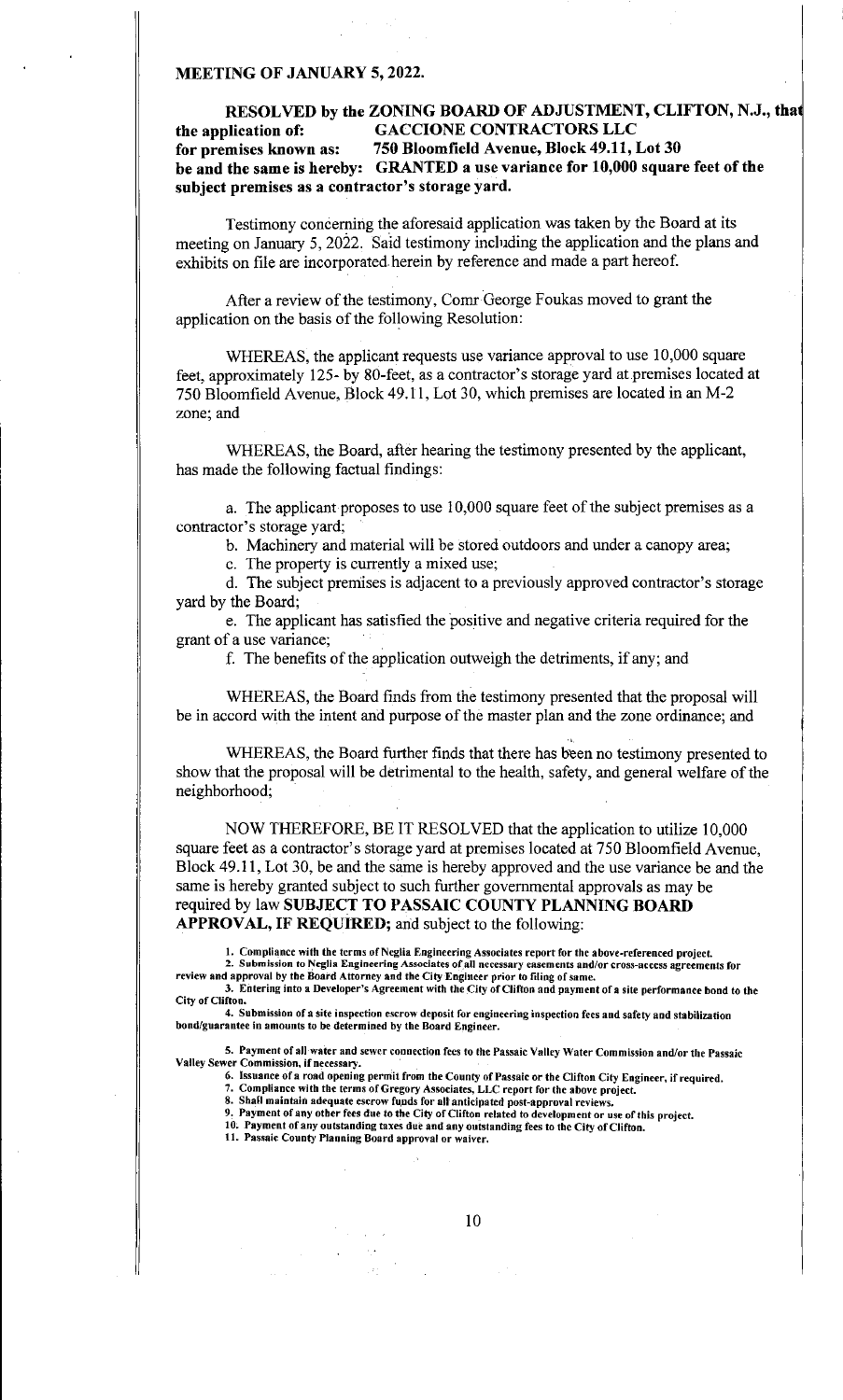12. Hudson Essex Passaic Soil Conservation District approval or waiver.

13. Submittal of approval or waiver of same from any additional agency having jurisdiction, including all applicable City, County, State, and Federal Laws, Ordinances, Regulations, and Directives, including without limitations the requirements of the City Engineering Department, City Fire Official, City Police Department, City Construction Code Official, City Board of Health, City Zoning Officer, and any other governmental authority.

14. Submission of engineering site plan to comply with any changes required by the Planning or Engineering letters or plan amendments offered or required at the time of hearing.

IS. Submission of architectural plans to comply with any changes required by the Planning or Engineering letters or plan amendments offered or required at the time of the hearing.

16. All sewerage, utilities, and other site improvements to be installed and maintained by the applicant at its sole expense.

 $\mathbb{R}^2$ i st

/7. All utilities to be constructed underground. 18. All temporary encroachments into the public right-of-way shall require City Council approval.

19. All construction staging shall be done on-site, unless an encroachment for same into the public right-of-way shall be approved by City Council

20. Replacement of damaged streets, curbs, and sidewalks as per the direction of the City Engineer and/or Board Engineer.

21. All oral representations made to the Board by applicant, counsel for applicant or applicant's witnesses, not specifically contained herein, but incorporated by consent of applicant.

22. Shall, upon final determination of the building and building footprint, submit to the City Tax Assessor, floor plans, elevations and estimated construction costs of the building. These materials will be utilized to determine the applicable COAH residential or non-residential fee. Fee certification forms shall be completed by the applicant or its assignees and the Tax Assessor prior to submitting for a building permit.

23. Building permit applications shall only be submitted upon receipt of all required approvals/waivers. All building permit applications shall be accompanied by the Board Resolution of approval and with documentation that all conditions of approval have been satisfied. No permits are to issue unless and until the final sealed plans reflecting any changes or amendments have been submitted and approved. The Zoning Board shall retain jurisdiction to reconsider, revise, modify, add, and vary the terms of any conditions herein imposed upon any use variance, variances, and/or site plan granted herein.

24. This Resolution, if not acted upon (obtain building permit) within one (1) year of the date of adoption of this Resolution, shall become null and void; except where such variance or conditional use approval is granted in connection with site plan or subdivision approval, in which case the time limit shall be three (3) years from the date the resolution approving the variance or conditional use is adopted.

# Resolution moved by: Comr GEORGE FOUKAS.' Seconded by: Comr MICHAEL MOLNER.

Affirmed by: Comrs George Silva, Zalman Gurkov, Scott Sochon, Michael Molner, Louis DeStefano, George Foukas, and Chrmn Mark Zecchino.

Y.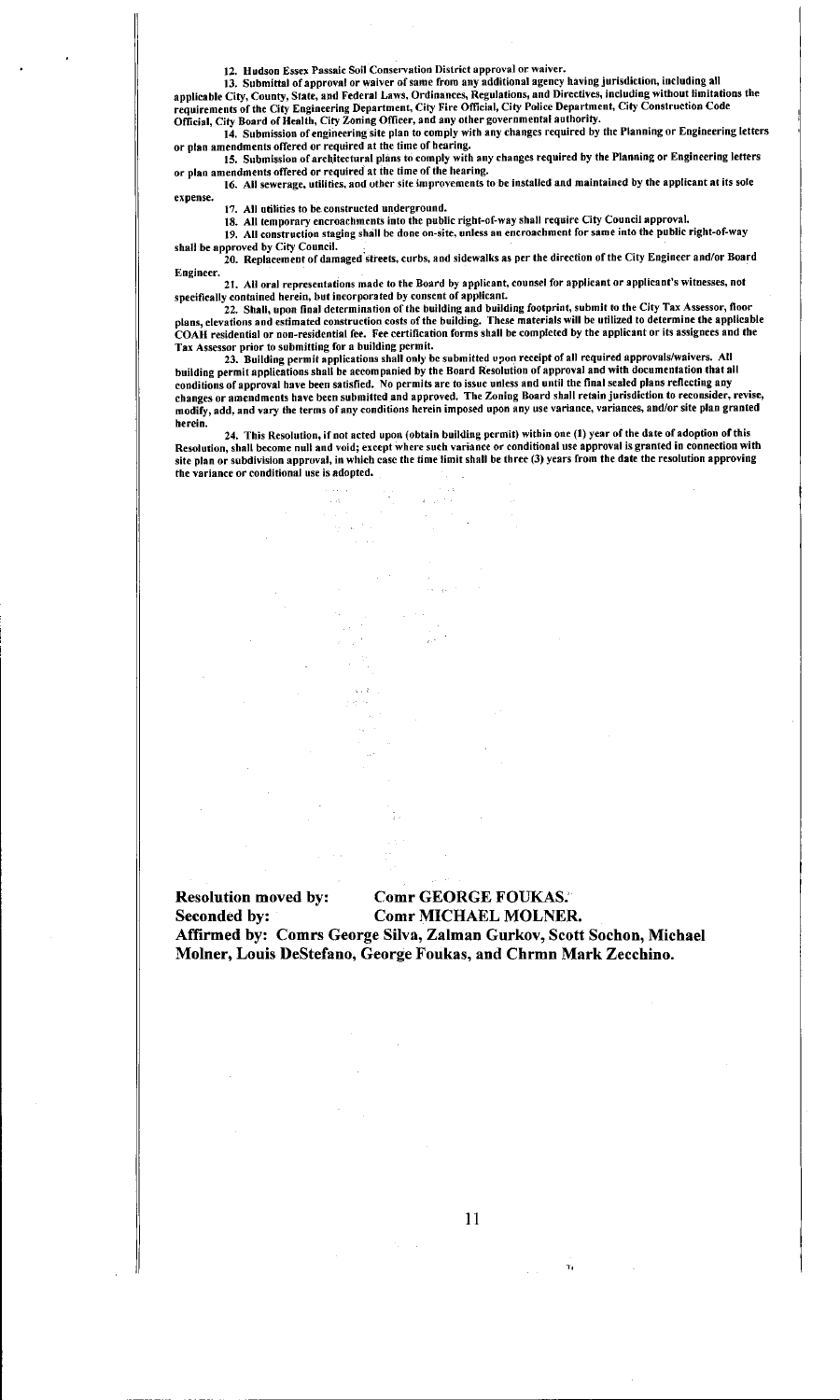## MEETING OF JANUARY 5, 2022.

# RESOLVED by the ZONING BOARD OF ADJUSTMENT, CLIFTON, N.J., tha the application of: 152 164 GETTY AVE CORPORATION<br>for premises known as: 156 Getty Ave. & Getty Ave., 156 Getty Ave. & Getty Ave., Block 11.03, Lot 56 and Block 11.22, Lot 1.01

be and the same is hereby: GRANTED final site plan approval to convert second story to 15 dwelling units.

Testimony concerning the aforesaid application was taken by the Board at its meeting on January 5, 2022. Said testimony including the application and the plans and exhibits on file are incorporated herein by reference and made a part hereof.

After a review of the testimony, Comr George Foukas moved to grant the application for final site plan on the basis of the following Resolution:

WHEREAS, the applicant previously received preliminary site plan approval and use variance to convert the second story of the subject premises into 15 dwelling units at premises located at 156 Getty Avenue, Block 11.03, Lot 56 and Block 11.22, Lot 1.01, which premises are located in an M-2 zone; and

WHEREAS, the Board, after hearing the testimony presented by the applicant and its expert, has made the following factual findings:

a. The applicant previously received preliminary site plan approval and use variance to convert the second story of the premises previously approved to 15 dwelling units by Resolution dated October 6, 2021;

b. All the findings set forth in said Resolution are incorporated herein by reference and made a part hereof;

c. Based upon the testimony of the applicant's expert, the proposal does satisfy all the objectives of the site plan ordinance, which include traffic access, circulation and parking, and landscaping screening and lighting; and

d. That the layout, or arrangements of buildings and parking areas, is consistent with the requirements of the zoning ordinance;

e. The benefits of the application outweigh the detriments, if any; and

WHEREAS, the Board finds from the testimony presented that the proposal will be in accord with the intent and purpose of the master plan and the zone ordinance; and

WHEREAS, the Board further finds that there has been no testimony presented to show that the proposal will be detrimental to the health, safety, and general welfare of the neighborhood;

NOW THEREFORE, BE IT RESOLVED that the application for final site plan approval at premises located at 156 Getty Ave. & Getty Ave., Block 11.03, Lot 56 and Block 11.22, Lot 1.01, be and the same is hereby approved and granted subject to such further governmental approvals as may be required by law **SUBJECT TO THE** FOLLOWING:

A. COMPLIANCE WITH ALL RECOMMENDATIONS SET FORTH IN THE REPORT OF NEGLIA ENGINEERING DATED SEPTEMBER 28, 2021, AND REVISED DECEMBER 29, 2021;

B. COMPLIANCE WITH ALL RECOMMENDATIONS SET FORTH IN THE REPORT OF THE CLIFTON FIRE DEPARTMENT DATED JANUARY 4, 2022; AND

C. SUBJECT TO PASSAIC COUNTY PLANNING BOARD APPROVAL, IF REQUIRED; and subject to the following: